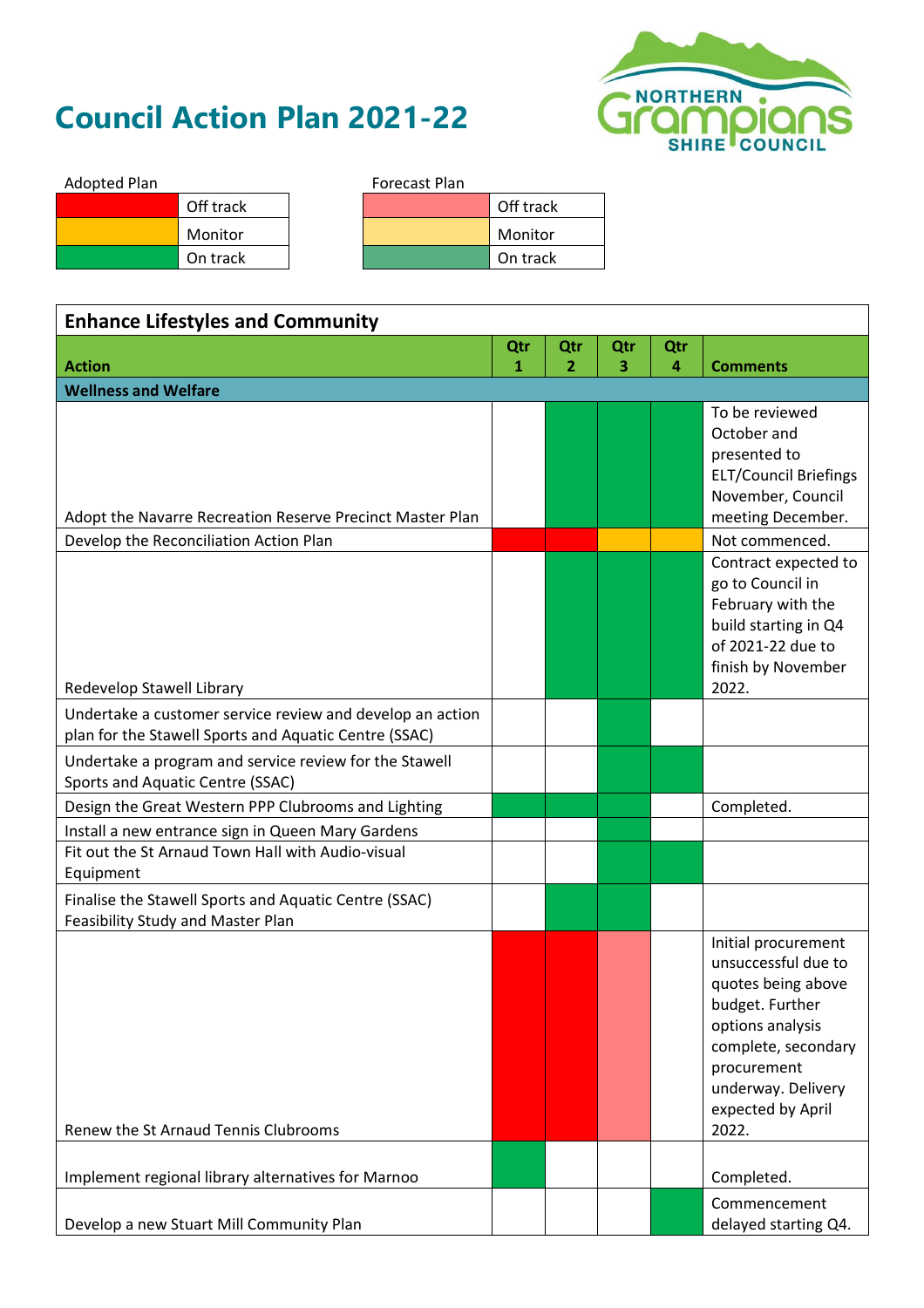| Form a community working group to deliver actions in the<br><b>Marnoo Community Plan</b>                           |  |  | Completed.                                      |
|--------------------------------------------------------------------------------------------------------------------|--|--|-------------------------------------------------|
|                                                                                                                    |  |  | Recently funded                                 |
|                                                                                                                    |  |  | under the Building                              |
| Upgrade the St Arnaud pool and shade cover                                                                         |  |  | Better Regions Fund.                            |
|                                                                                                                    |  |  | Commencement                                    |
| Supply and install a Community Notice Board in Marnoo                                                              |  |  | delayed starting Q4.                            |
| Form a community working group to deliver the Navarre<br><b>Community Plan</b>                                     |  |  | In progress.                                    |
|                                                                                                                    |  |  | Commencement                                    |
| Supply and install a Community Notice Board in Navarre<br>Deliver Lord Nelson Park multi-purpose sporting facility |  |  | delayed starting Q4.<br>In progress.            |
|                                                                                                                    |  |  |                                                 |
| Deliver North Park Precinct Netball Court upgrade                                                                  |  |  |                                                 |
| Investigate additional Big Hill precinct lookout (including<br>arboretum) upgrades                                 |  |  | Not commenced.                                  |
|                                                                                                                    |  |  | Current contract will                           |
|                                                                                                                    |  |  | conclude May 2022.                              |
| Review and retender 'Meals on Wheels' contract                                                                     |  |  | A new contract will                             |
| Develop the Municipal Public Health and Wellbeing Plan                                                             |  |  | be awarded by May.                              |
| 2021-25                                                                                                            |  |  | On track.                                       |
| Renew heritage trail signage                                                                                       |  |  |                                                 |
| Protect key heritage buildings and precincts                                                                       |  |  | In progress.                                    |
| Partner with community to seek funding for a shade sail at<br>playground/picnic area in Navarre                    |  |  | Completed.                                      |
| Design Central Park Netball Courts and Changerooms                                                                 |  |  | Completed.                                      |
| Deliver a St Arnaud Market Square Performance Space                                                                |  |  |                                                 |
| Design and deliver the Lord Nelson Park Sports Oval Lighting<br>Upgrade                                            |  |  | In progress.                                    |
| Develop a St Arnaud Market Square Senior Play Space                                                                |  |  |                                                 |
| <b>Detailed Design</b>                                                                                             |  |  | Design due 2023/24.                             |
|                                                                                                                    |  |  | This project has been<br>on hold since Covid    |
|                                                                                                                    |  |  | as it requires                                  |
|                                                                                                                    |  |  | physical meetings                               |
|                                                                                                                    |  |  | with our aged                                   |
|                                                                                                                    |  |  | community. Will be                              |
| Deliver the Age-Friendly Communities Project                                                                       |  |  | finalised by the end<br>of the financial year.  |
|                                                                                                                    |  |  | Review pending                                  |
|                                                                                                                    |  |  | Federal                                         |
|                                                                                                                    |  |  | Government's                                    |
|                                                                                                                    |  |  | response to Royal<br><b>Commision into Aged</b> |
| Undertake Positive Ageing Services Service Level Review                                                            |  |  | Care Services.                                  |
|                                                                                                                    |  |  | Clashing priorities                             |
|                                                                                                                    |  |  | and deadlines,                                  |
|                                                                                                                    |  |  | requires program to                             |
| Undertake a Drainage Improvement Works Program                                                                     |  |  | be closely<br>monitored.                        |
|                                                                                                                    |  |  |                                                 |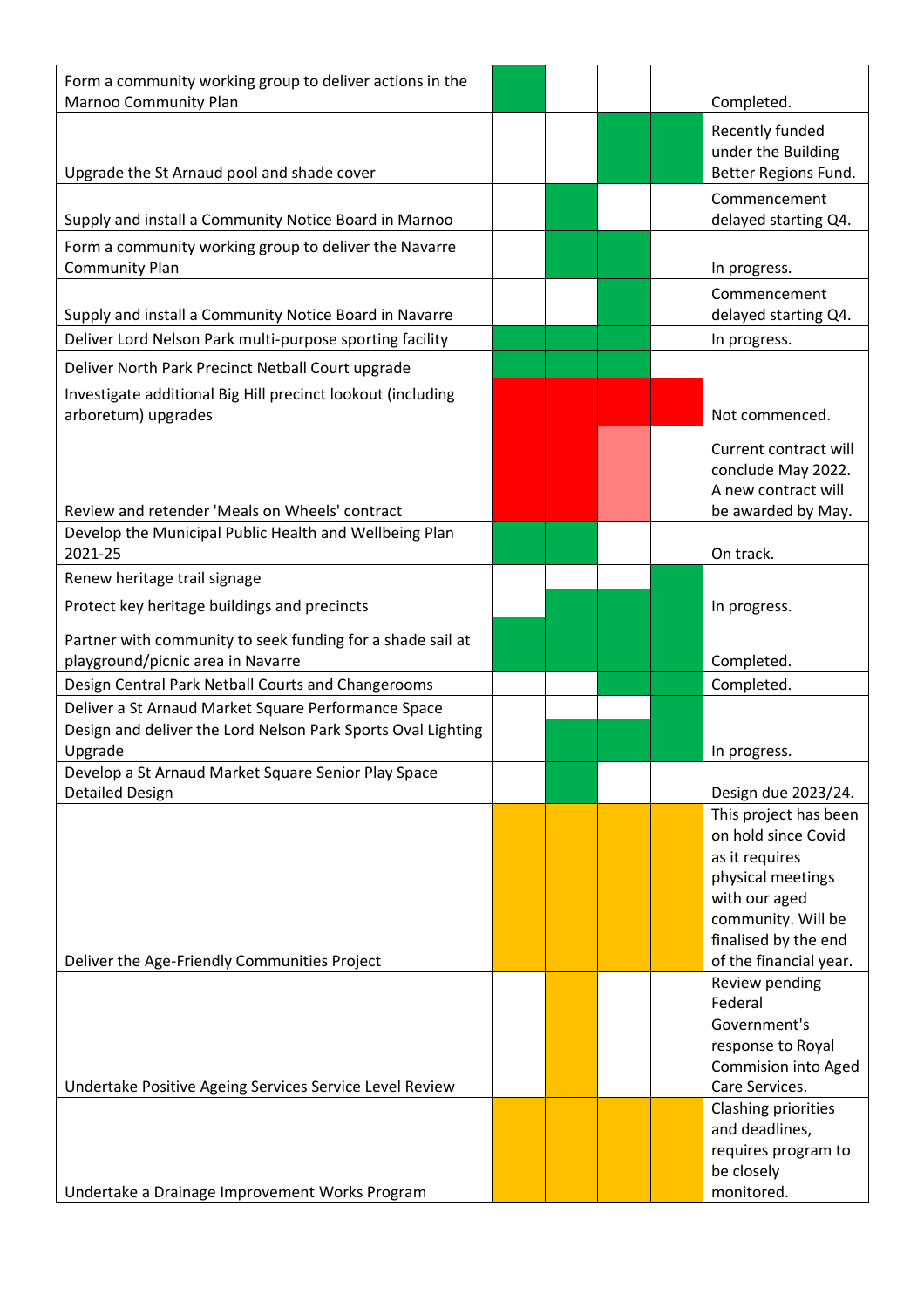|                                                            | Clashing priorities<br>and deadlines,               |
|------------------------------------------------------------|-----------------------------------------------------|
|                                                            | requires program to                                 |
|                                                            | be closely                                          |
| Undertake a Kerb and Channel Improvement Program           | monitored.                                          |
|                                                            | Funding obtained                                    |
|                                                            | through the Building                                |
| Partner with the Great Western Future Committee in         | <b>Better Regions Fund</b><br>2021 for the delivery |
| delivering and advocating for funding as per the Great     | of the Great Western                                |
| Western annual action plan                                 | Trial Stage 1.                                      |
|                                                            | Started - Advised to                                |
|                                                            | Member for Western                                  |
|                                                            | Victoria, Regional                                  |
|                                                            | Development<br>Victoria and Member                  |
| Advocate for Central Park Netball Courts and Changerooms   | for Mallee.                                         |
| Advocate for the Lord Nelson Park Sports Oval Lighting     | Completed. Funded                                   |
| Upgrade                                                    | by LRCI Phase 3.                                    |
|                                                            | Started - Advised to                                |
|                                                            | <b>Member for Western</b>                           |
|                                                            | Victoria, Regional<br>Development                   |
| Advocate for funding of the Navarre Recreation Reserve     | Victoria and Member                                 |
| <b>Facility Upgrades</b>                                   | for Mallee.                                         |
|                                                            | Completed. Funded                                   |
|                                                            | by Council,                                         |
| Advocate for funding of the North Park Precinct Skate Park | construction funded                                 |
| detailed design                                            | by LRCI Phase 3.<br>Completed. Funded               |
|                                                            | through State                                       |
|                                                            | Budget, agreement                                   |
| Advocate for the North Park Precinct Soccer Lighting       | to be finalised.                                    |
| Create and publish a new Historical Assets register        | Due to commence<br>Q4.                              |
| <b>Improving Connectivity</b>                              |                                                     |
|                                                            | Due for adoption in                                 |
| Review the Domestic Animal Management Plan                 | November.                                           |
| Undertake a St Arnaud Flood Study                          | On track.                                           |
| Implement Great Western Trail Stage 2 signage              | Completed.                                          |
| Develop a safe path for workers on Abattoir Road           | Completed.                                          |
|                                                            | <b>Experience delays</b>                            |
|                                                            | with Contractor, due<br>for completion in           |
| Investigate the Ararat-Halls Gap Road bike path extension  | December.                                           |
| Undertake a General Local Law Review                       |                                                     |
|                                                            | Unconfirmed                                         |
| Undertake a flood study in Stawell                         | funding.                                            |
|                                                            | Not commenced.                                      |
|                                                            | Funded, Roads of                                    |
| Advocate for the potential signalisation of Seaby Street   | <b>Strategic Importance</b><br>funding (Regional    |
| (Stawell) Intersection                                     | Roads Victoria).                                    |
|                                                            |                                                     |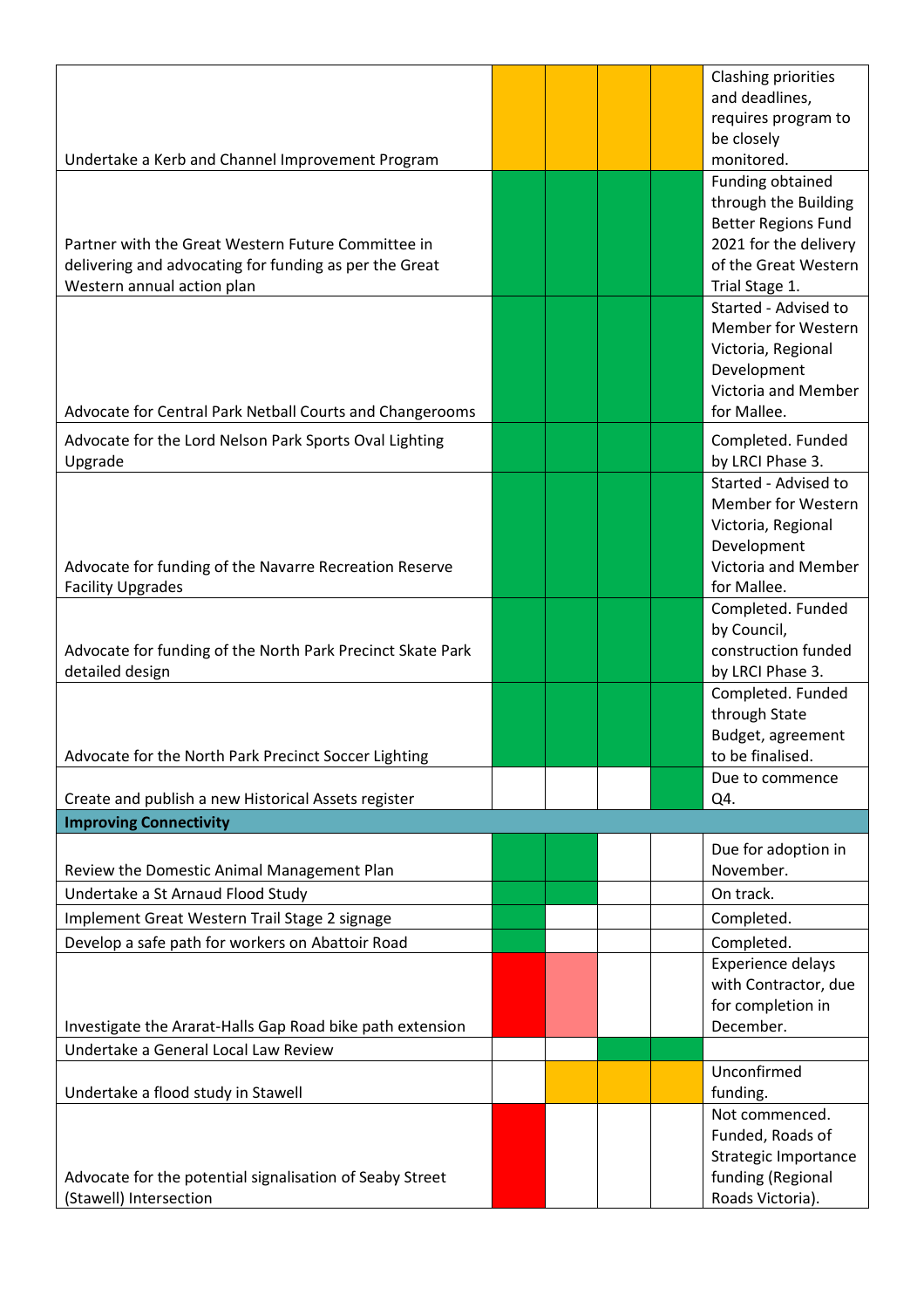| Undertake a Footpath Improvement Program                                                        |  |  | Clashing priorities<br>and deadlines,<br>requires program to<br>be closely<br>monitored.                                                          |
|-------------------------------------------------------------------------------------------------|--|--|---------------------------------------------------------------------------------------------------------------------------------------------------|
| Undertake a Major Rural Roads Improvement Program                                               |  |  | Clashing priorities<br>and deadlines,<br>requires program to<br>be closely<br>monitored.                                                          |
| Undertake a Rural Residential Road Improvement Program                                          |  |  | Clashing priorities<br>and deadlines,<br>requires program to<br>be closely<br>monitored.                                                          |
| Undertake a Town Road Sealing Improvement Program                                               |  |  | Clashing priorities<br>and deadlines,<br>requires program to<br>be closely<br>monitored.                                                          |
| Undertake an Urban Residential Road Improvement<br>Program                                      |  |  | Clashing priorities<br>and deadlines,<br>requires program to<br>be closely<br>monitored.                                                          |
| Complete the St Arnaud wayfinding signage program                                               |  |  | In progress 80%<br>complete.                                                                                                                      |
| Deliver the Arts and Culture web hub                                                            |  |  | Completed.                                                                                                                                        |
| Develop a new Arts & Culture Action Plan 2022                                                   |  |  | Due to commence<br>Q4.                                                                                                                            |
| Advocate for funding and delivery of Great Western PPP<br><b>Football Lighting</b>              |  |  | Funded, Sport and<br>Recreation Victoria,<br><b>Local Sports</b><br>Infrastructure Fund<br>2021.                                                  |
| Advocate for funding and delivery of Great Western PPP<br><b>Football and Netball Clubrooms</b> |  |  | Started - Advised to<br>Member for Lowan,<br><b>Member for Western</b><br>Victoria, Regional<br>Development<br>Victoria and Member<br>for Mallee. |
| Advocate for new and existing spaces for arts and culture                                       |  |  | Started but only in<br>the context of<br>advocating for<br>WAMA. Advised to<br>Regional<br>Development<br>Victoria and Member                     |
| activities                                                                                      |  |  | for Mallee.                                                                                                                                       |
| <b>Protecting the Natural Environment</b>                                                       |  |  |                                                                                                                                                   |
| Investigate opportunity for a resale/reuse area at the St<br><b>Arnaud Transfer Station</b>     |  |  |                                                                                                                                                   |
| Investigate and prepare for a separate glass recycling<br>collection                            |  |  | Service models being<br>reviewed.                                                                                                                 |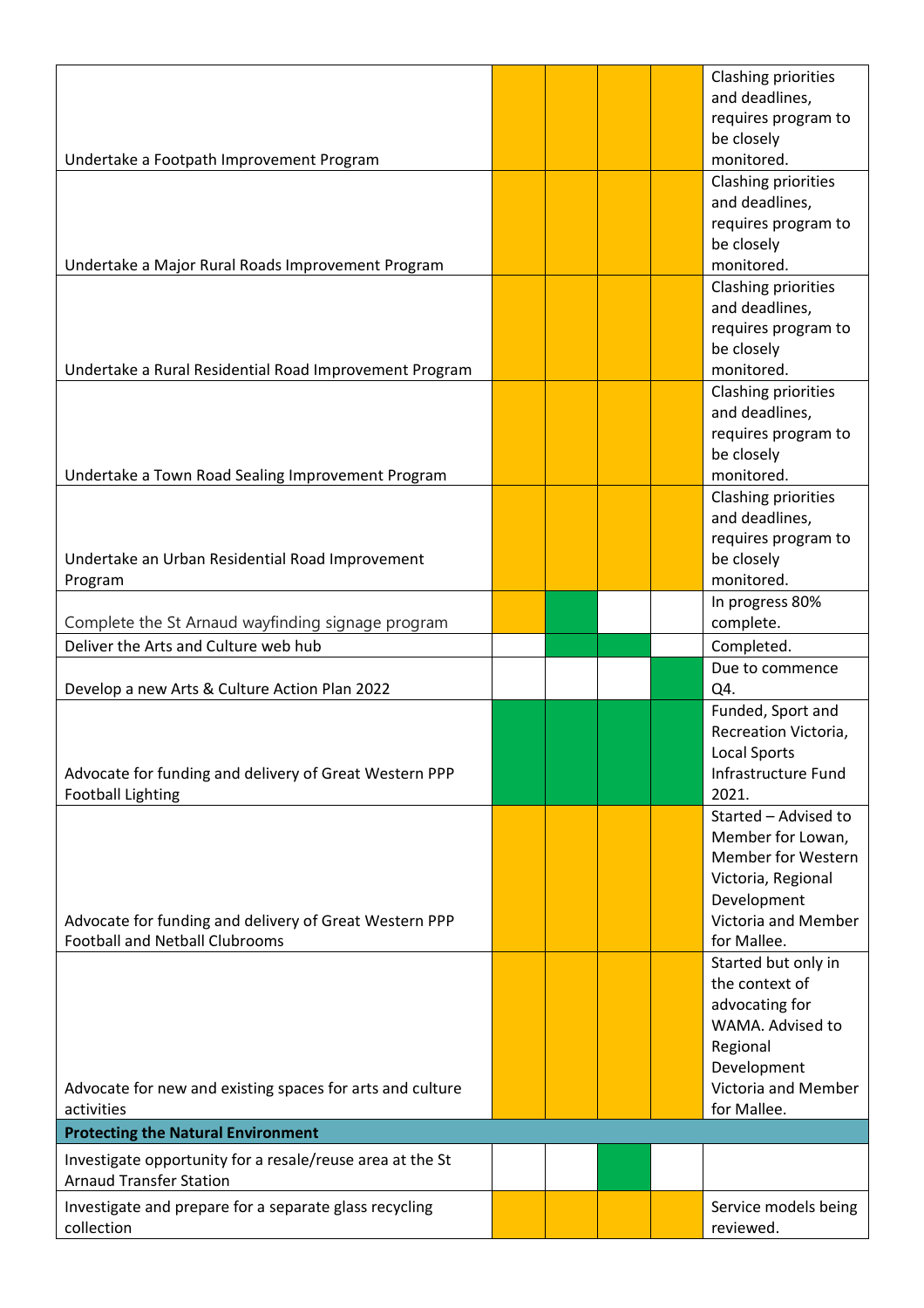|                                                                                                    |          |          |          |          | Obtained a Green<br><b>Waste Feasibility</b><br>Study grant from<br>Sustainability<br>Victoria, Recycling<br>Victoria Council's<br>Fund. Grant allows                                                                              |
|----------------------------------------------------------------------------------------------------|----------|----------|----------|----------|------------------------------------------------------------------------------------------------------------------------------------------------------------------------------------------------------------------------------------|
| Investigate and prepare for a separate Food Organic and                                            |          |          |          |          | council to work with<br>7 surrounding<br>councils on<br>determining local<br>waste processing                                                                                                                                      |
| Garden Organic (FOGO) waste collection                                                             |          |          |          |          | potential.                                                                                                                                                                                                                         |
| Develop an implementation plan for the introduction of<br>public place recycling in high use areas |          |          |          |          |                                                                                                                                                                                                                                    |
| Implement the Walkers Lake Management Plan - Access,<br><b>Tracks and Signage</b>                  |          |          |          |          |                                                                                                                                                                                                                                    |
|                                                                                                    |          |          |          |          | Obtained a Green<br><b>Waste Feasibility</b><br>Study grant from<br>Sustainability<br>Victoria, Recycling<br>Victoria Council's<br>Fund. Grant allows<br>council to work with<br>7 surrounding<br>councils on<br>determining local |
|                                                                                                    |          |          |          |          |                                                                                                                                                                                                                                    |
| Research new technology and innovations to support Waste<br>Management                             |          |          |          |          | waste processing<br>potential.                                                                                                                                                                                                     |
| <b>Boost Economic Growth</b>                                                                       |          |          |          |          |                                                                                                                                                                                                                                    |
| <b>Action</b>                                                                                      | Qtr<br>1 | Qtr<br>2 | Qtr<br>3 | Qtr<br>4 | <b>Comments</b>                                                                                                                                                                                                                    |
| <b>Boosting Tourism</b>                                                                            |          |          |          |          |                                                                                                                                                                                                                                    |
| Deliver a 'Visitor Servicing and Halls Gap Hub Management'<br>Review                               |          |          |          |          | The VIS review was<br>finalised at the 28<br>July Council Meeting.<br>Preparation to<br>transition to a<br>Council delivered<br>service will<br>commence in Q3.                                                                    |
| Develop a Stawell Tourism Action Plan                                                              |          |          |          |          | Deferred due to Staff<br>vacancy. Re-<br>scheduled to<br>commence in Year 2.                                                                                                                                                       |
| Develop St Arnaud Tourism Action Plan                                                              |          |          |          |          | Progress on track.                                                                                                                                                                                                                 |
| Develop and implement a comprehensive Events Strategy to<br>grow the visitor offering              |          |          |          |          | In progress. Events<br>Policy endorsed in<br>August 2020.                                                                                                                                                                          |
| Support Victoria's Goldfields to be given UNESCO World                                             |          |          |          |          |                                                                                                                                                                                                                                    |
| Heritage status<br>Upgrade the St Arnaud Caravan Park                                              |          |          |          |          | In progress.<br>On track.                                                                                                                                                                                                          |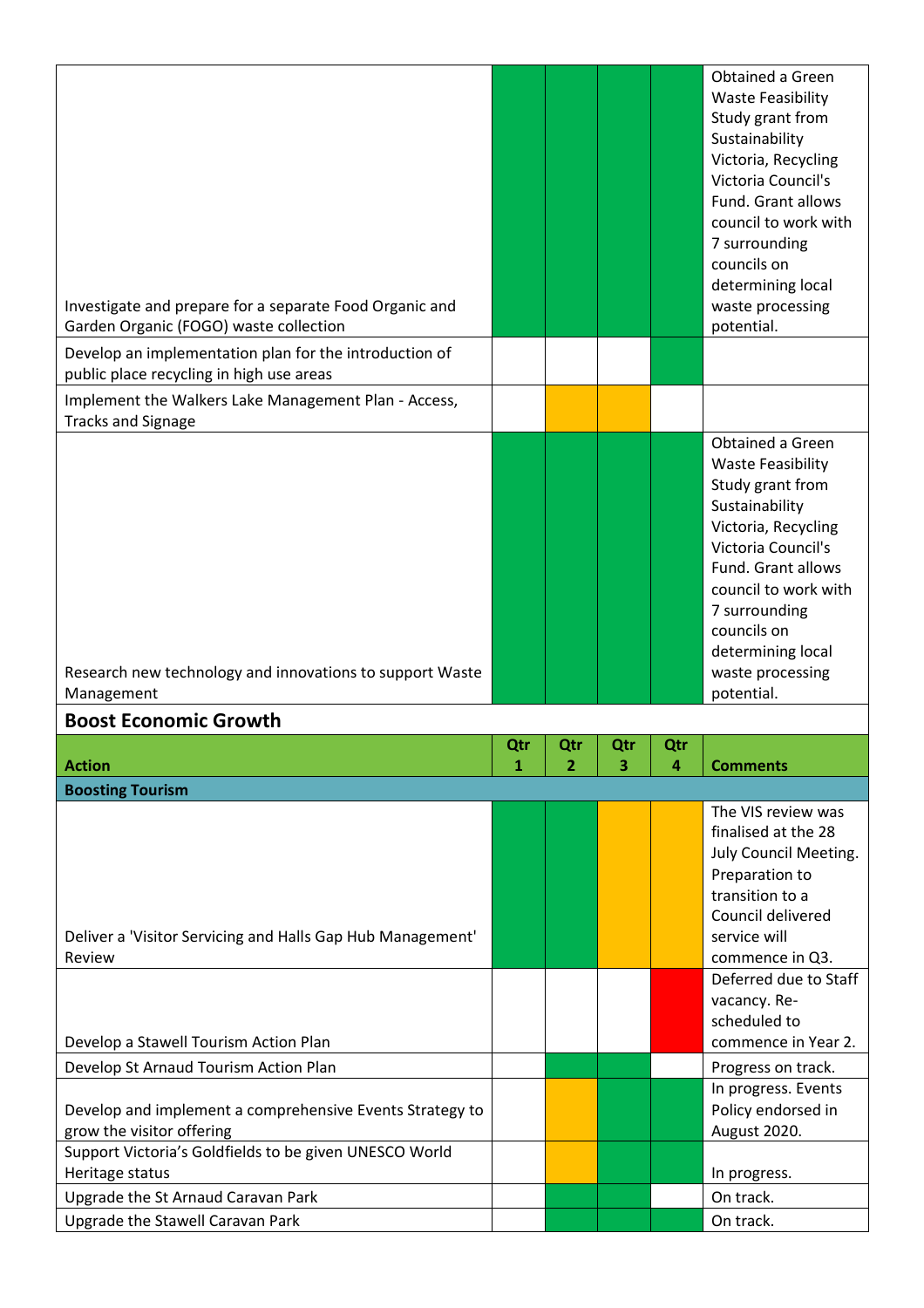| <b>Building more Housing</b>                                                                                                               |  |  |                                                                                                                                                   |
|--------------------------------------------------------------------------------------------------------------------------------------------|--|--|---------------------------------------------------------------------------------------------------------------------------------------------------|
| Develop a St Arnaud Structure Plan                                                                                                         |  |  | On hold, pending<br>resourcing.                                                                                                                   |
| Handover the Sloane Street Residential Housing<br>Development                                                                              |  |  | Completed.                                                                                                                                        |
| Participate in the Wimmera Southern Mallee Housing<br><b>Taskforce</b>                                                                     |  |  |                                                                                                                                                   |
| Investigate "Urban Growth Area" opportunities and<br>constraints to accommodate long term housing supply in<br>Stawell                     |  |  | Due to commence<br>Q4.                                                                                                                            |
| <b>Growing Local Businesses</b>                                                                                                            |  |  |                                                                                                                                                   |
| Review and determine additional funding of the Grampians<br>New Resident and Workforce Attraction Strategy and Action<br><b>Plan 2020</b>  |  |  | On track.<br>Live the Grampians<br>Way Funding finishes<br>at the end of<br>December 2021.                                                        |
| Deliver the Opportunities Pyrenees, Ararat and Northern<br>Grampians (OPAN) project                                                        |  |  | In progress.                                                                                                                                      |
| Identify emerging opportunities to address housing and<br>workforce challenges                                                             |  |  | In progress.                                                                                                                                      |
| Oversight the Stawell Underground Physics Laboratory<br>(SUPL)                                                                             |  |  | On track to be<br>operational in 2022.                                                                                                            |
| Investigate retail options in Marnoo                                                                                                       |  |  | Due to commence<br>Q4.                                                                                                                            |
| Develop a Priority Investment Prospectus                                                                                                   |  |  | In progress.                                                                                                                                      |
| Advocate for funding the Halls Gap Heath Street Bridge                                                                                     |  |  | Started - Advised to<br>Member for Lowan,<br><b>Member for Western</b><br>Victoria, Regional<br>Development<br>Victoria and Member<br>for Mallee. |
| Advocate for an outer township gateway at the proposed<br>London Road intersection, Stawell                                                |  |  | Not started.                                                                                                                                      |
| Upgrade B-Double routes                                                                                                                    |  |  | On track.                                                                                                                                         |
| Undertake a Bridges and Major Culvert renewal program                                                                                      |  |  | On track.                                                                                                                                         |
| Support the establishment of renewable community energy<br>hubs                                                                            |  |  | In progress.                                                                                                                                      |
| Establish land use precincts along the Western Highway,<br>Stawell                                                                         |  |  | Due to commence<br>Q4.                                                                                                                            |
| Develop a Halls Gap Structure Plan                                                                                                         |  |  | Deferred to Year 2.                                                                                                                               |
| Develop and implement mechanisms to support growth<br>focused entrepreneurs to embrace innovation, best<br>practice, grow exports and jobs |  |  | In progress.                                                                                                                                      |
| <b>Stawell Airport Redevelopment</b>                                                                                                       |  |  | Fencing work nearing<br>completion, planning<br>underway for<br>remaining elements<br>of the project.                                             |